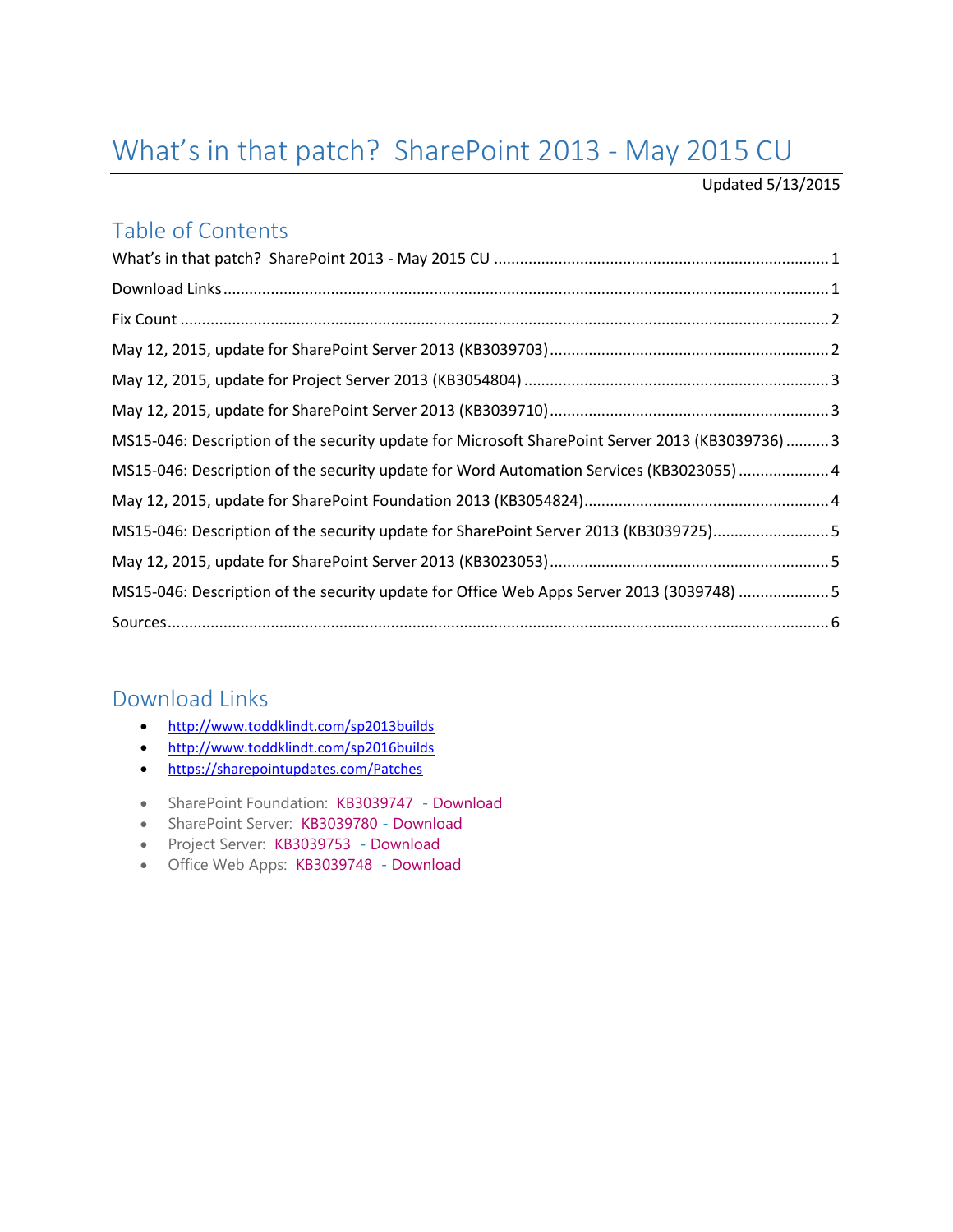### <span id="page-1-0"></span>Fix Count

| <b>KB</b>                                                               | <b>Fix Count</b> |
|-------------------------------------------------------------------------|------------------|
| May 12, 2015, update for SharePoint Server 2013 (KB3039703)             | 10               |
| May 12, 2015, update for Project Server 2013 (KB3054804)                | 10               |
| May 12, 2015, update for SharePoint Server 2013 (KB3039710)             | 1                |
| MS15-046: Description of the security update for Microsoft SharePoint   |                  |
| Server 2013 (KB3039736)                                                 |                  |
| MS15-046: Description of the security update for Word Automation        |                  |
| Services (KB3023055)                                                    | 1                |
| May 12, 2015, update for SharePoint Foundation 2013 (KB3054824)         |                  |
| MS15-046: Description of the security update for SharePoint Server 2013 |                  |
| (KB3039725)                                                             | $\mathbf{1}$     |
| May 12, 2015, update for SharePoint Server 2013 (KB3023053)             |                  |
| MS15-046: Description of the security update for Office Web Apps        |                  |
| Server 2013                                                             | 2                |
|                                                                         | 28               |

### <span id="page-1-1"></span>May 12, 2015, update for SharePoint Server 2013 (KB3039703)

- Improves the translations of some terms in multiple languages on SharePoint Server 2013 sites to make sure that the translations are accurate.
- Improves the translation of the term "selected refinements" in Dutch in Web Part settings to make sure that the translation is accurate.
- Fixes the following issues:
	- When you crawl external content on Internet web sites, it is impossible to pass the username and password for proxy authentication.
	- When you search content on a SharePoint Server 2013 site of which the URL path contains characters that use language-specific casing rules, no result is returned even though there are matching items on the site.
	- If the service account that is used for search is configured to use a different culture than US English, the modified date of items may be indexed incorrectly.

**Note** If you experience this issue, a full crawl after you apply the update will index the dates correctly.

- Alert email message always displays strikethrough for rich text fields even though the fields are not changed.
- When you create a page for a page library in SharePoint Server 2013, you are not redirected back to the page library and you are unaware that the page is created.
- No result is returned when you search content that contains the Italian prefix "un'" indefinite article in a SharePoint Server 2013 site in which the language is set to Italian. For example, no search result is returned when you search for "un'alternativa" by using "alternativa".
- When you create a server name mapping from a file share to an http address and then crawl content, some items in the file share cannot be indexed nor returned in search results.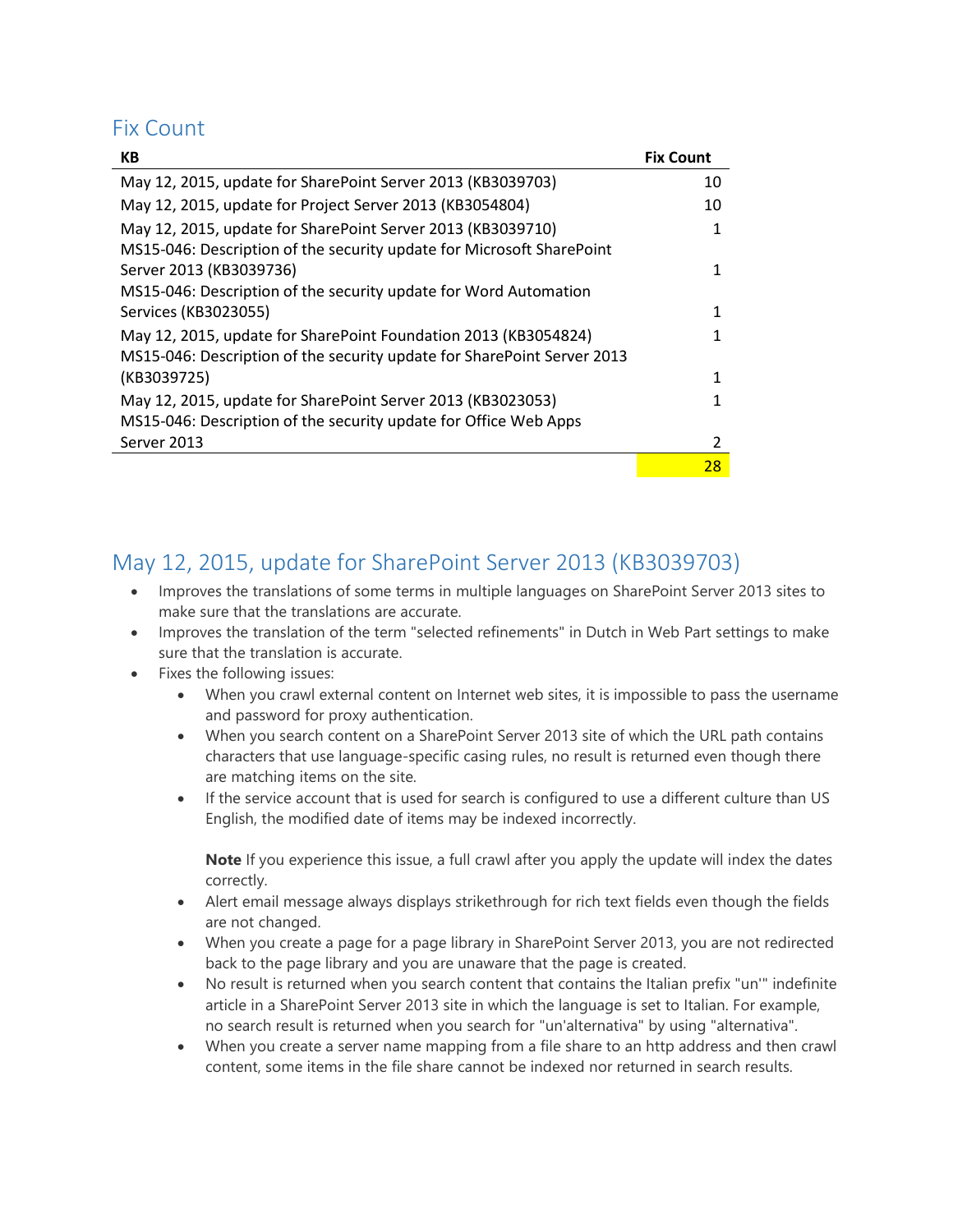## <span id="page-2-0"></span>May 12, 2015, update for Project Server 2013 (KB3054804)

Fixes the following issue:

- When you view a Gantt view of a task list in SharePoint, you cannot filter items if grouping is applied to the list.
- You receive the following error message in Status Updates history: There was an internal error applying the update. This issue occurs if the decimal separator is a comma in Windows Regional settings, and an enterprise custom field that is displayed as a graphical indicator contains a decimal value.
- If a Project Web App team member inputs actual work that is earlier than the task and project start date, when the updates are applied to the project, time-phased actual work may display an incorrect value.
- When you go to a project detail page and then go back to another project detail page in Project Web App, the values in project-level custom fields may disappear. This issue occurs after you edit and save projects through different project detail pages.
- When you use your keyboard and then press ENTER on the **SHOW MORE** link during editing or adding a task in SharePoint Server 2013, the focus is reset to the first field of the form instead of the first field of the added list of fields.
- When you apply status updates to a project, you may receive the following message in the status field in the status updates history:

There was an internal error applying the update.

This issue occurs because the Project Calculation Service failed. When you view the Unified Logging Service (ULS) logs, you see an error message that resembles the following: Microsoft.Office.Project.Server (0x06A4) 0x3598 Project Server Project Calculation Service (M) adf34 Unexpected Failed to create a new desktop

- When you publish a project to a project server that has the Project Site Sync permissions synchronization options enabled, the publish job takes a long time.
- When you publish a project that contains thousands of tasks, it may take longer than expected. In addition, the Project Publish queue job stays at 78% for an extended time. This issue may occur when the corresponding SharePoint tasks list exists and it is synchronized.
- Assume that you change a view of a Project Server 2013-based task list to display the item count for a column. When you filter the items in the column, the item count does not update correctly.
- When you clear the **User can be assigned as a resource** check box on the **Edit User** page in Project Server 2013, publish errors or a loss of resource in projects may occur.

## <span id="page-2-1"></span>May 12, 2015, update for SharePoint Server 2013 (KB3039710)

Fixes the following issue:

When you try to view a PerformancePoint scorecard that is created on a SharePoint Server 2013 site in which the regional setting is Switzerland, you receive a JavaScript erro

## <span id="page-2-2"></span>MS15-046: Description of the security update for Microsoft SharePoint Server 2013 (KB3039736)

<http://www.microsoft.com/downloads/details.aspx?familyid=56f42fc2-a31e-4a77-9d39-040b4974c32c>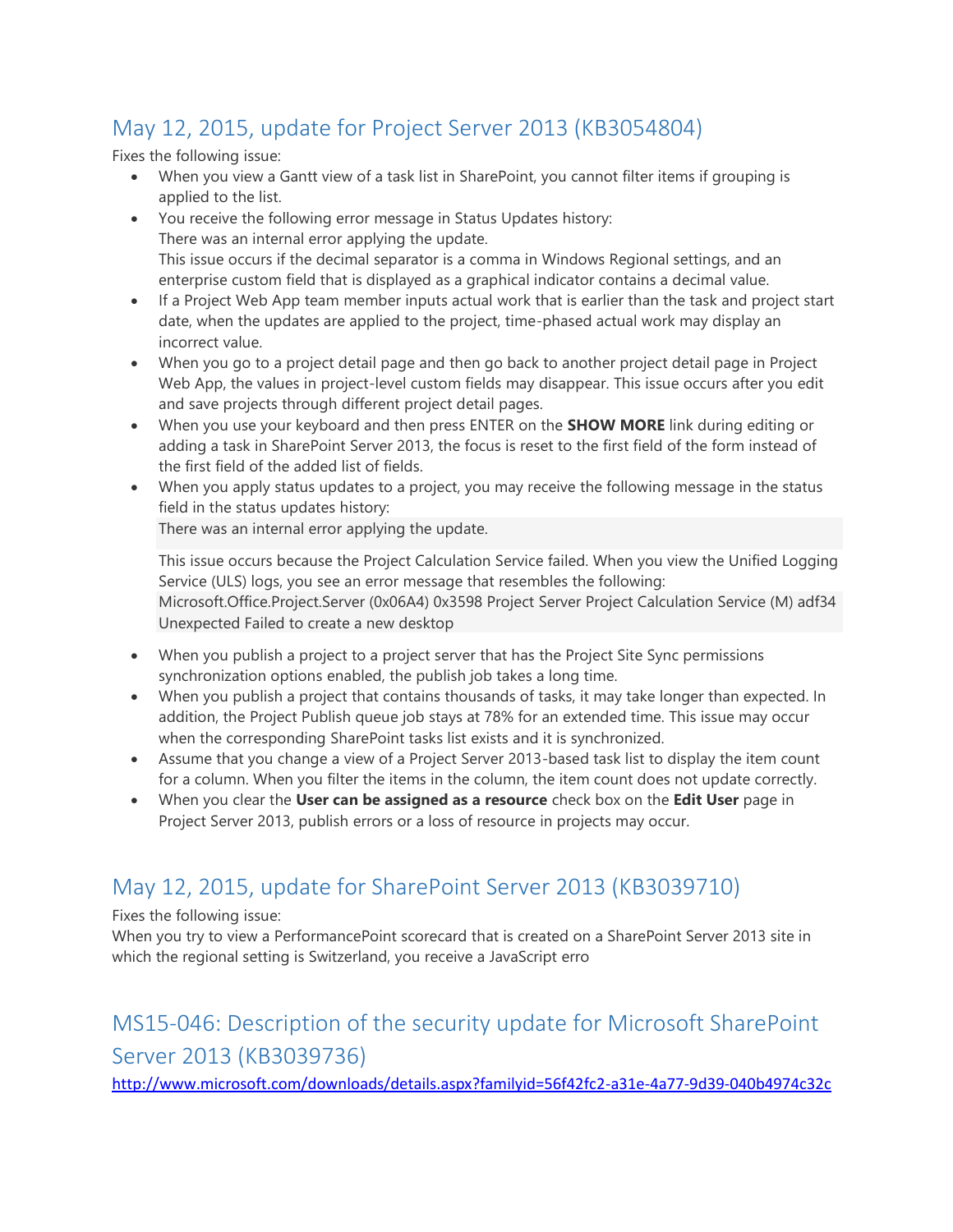**Note** After you install this security update on all Microsoft SharePoint servers and SharePoint services, you have to run the PSconfig tool to complete the installation.

[Back to the top](https://support.microsoft.com/en-us/kb/3039736#top) | [Give Feedback](https://support.microsoft.com/en-us/kb/3039736#survey)

#### *Prerequisites to apply this security update*

To install this security update, you must have [Service Pack 1](http://support.microsoft.com/en-us/kb/2880552) for SharePoint Server 2013 installed on the computer.

[Back to the top](https://support.microsoft.com/en-us/kb/3039736#top) | [Give Feedback](https://support.microsoft.com/en-us/kb/3039736#survey)

#### *Restart information*

You may have to restart the computer after you install this security update.

In some cases, this security update does not require a restart. If the required files are being used, this security update will require a restart. In this case, a message is displayed that advises you to restart the computer.

To help reduce the possibility that a restart will be required, you should stop all affected services and close all applications that may use the affected files before you install this security update.

For more information, see Why you may be prompted to restart your computer after you install a security [update on a Windows-based computer.](https://support.microsoft.com/kb/887012)

#### *Security update replacement information*

This security update replaces security update [2760561.](https://support.microsoft.com/en-us/kb/2760561)

#### *Removal information*

This security update cannot be removed.

## <span id="page-3-0"></span>MS15-046: Description of the security update for Word Automation Services (KB3023055)

This security update resolves vulnerabilities in Microsoft Office that could allow remote code execution if an attacker convinces a user to open or preview a specially crafted Microsoft Word file in an affected version of Office.

### <span id="page-3-1"></span>May 12, 2015, update for SharePoint Foundation 2013 (KB3054824)

Translates some terms for Portuguese and Hungarians to make sure the accuracy of the meaning.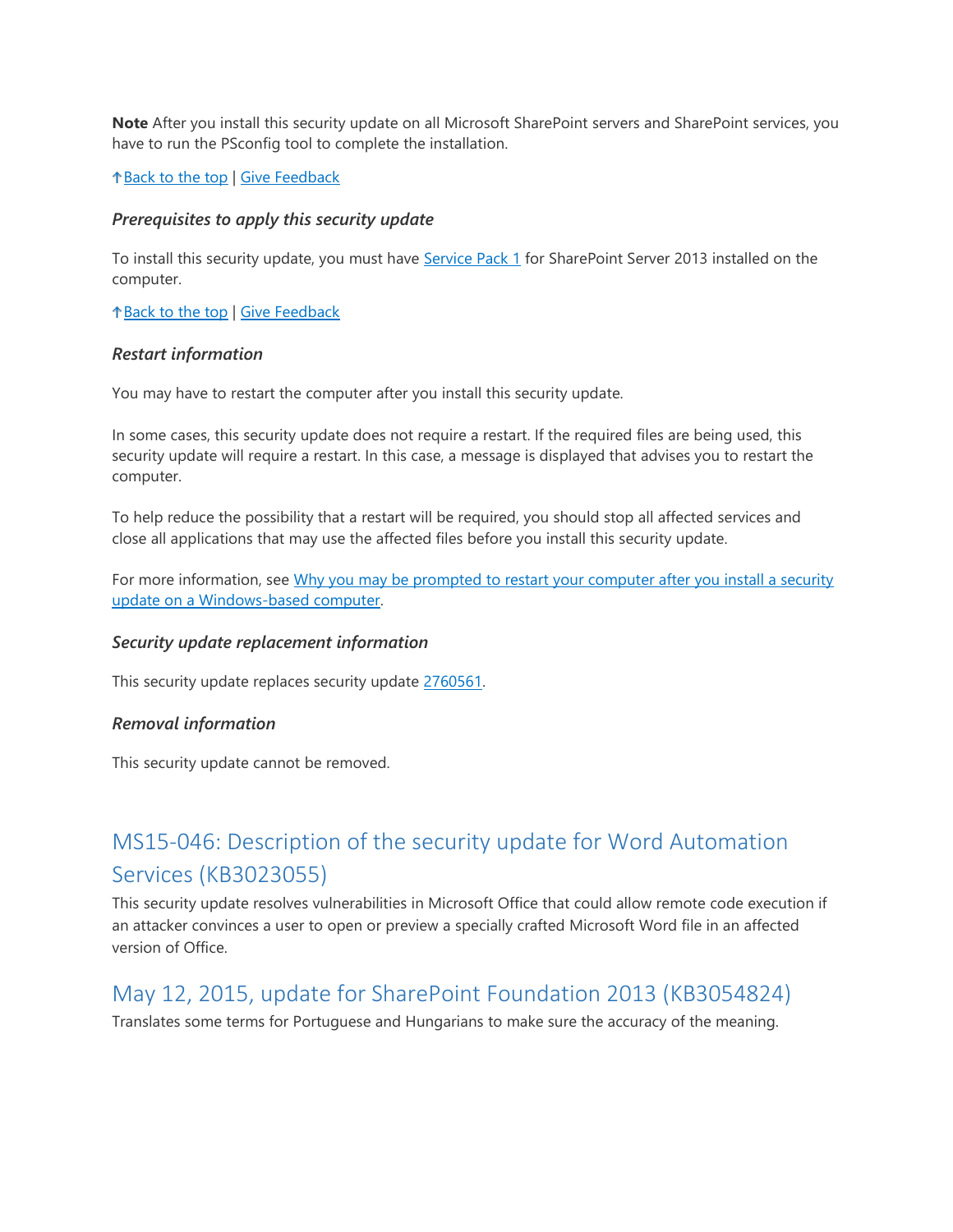## <span id="page-4-0"></span>MS15-046: Description of the security update for SharePoint Server 2013 (KB3039725)

<http://www.microsoft.com/downloads/details.aspx?FamilyId=3f34508a-caa8-44ee-99b6-ad2a352e5e35>

You may have to restart the computer after you install this security update.

In some cases, this update does not require a restart. If the required files are being used, this update will require a restart. In this case, a message is displayed that advises you to restart.

To help reduce the possibility that a restart will be required, stop all affected services and close all applications that may use the affected files before you install this security update. For more information about why you may be prompted to restart the computer, see the following Microsoft Knowledge Base article:

[887012](https://support.microsoft.com/kb/887012) Why you may be prompted to restart your computer after you install a security update on a Windows-based computer

#### *Security update replacement information*

This security update replaces [security update 2956143.](http://support.microsoft.com/kb/2956143)

#### *Removal information*

This security update cannot be removed.



### <span id="page-4-1"></span>May 12, 2015, update for SharePoint Server 2013 (KB3023053)

Updates Yoruba proofing tools.

## <span id="page-4-2"></span>MS15-046: Description of the security update for Office Web Apps Server 2013 (3039748)

This update resolves vulnerabilities in Microsoft Office Web Apps Server 2013 that could allow remote code execution if an authenticated attacker sends specially crafted page content to a targeted computer that is running Microsoft SharePoint Server.

### Improvements and fixes

This update also contains fixes for the following nonsecurity issues:

 When you open and save a workbook that contains Time Grouping data in the Excel Data Model in Excel Web App, the data is lost.